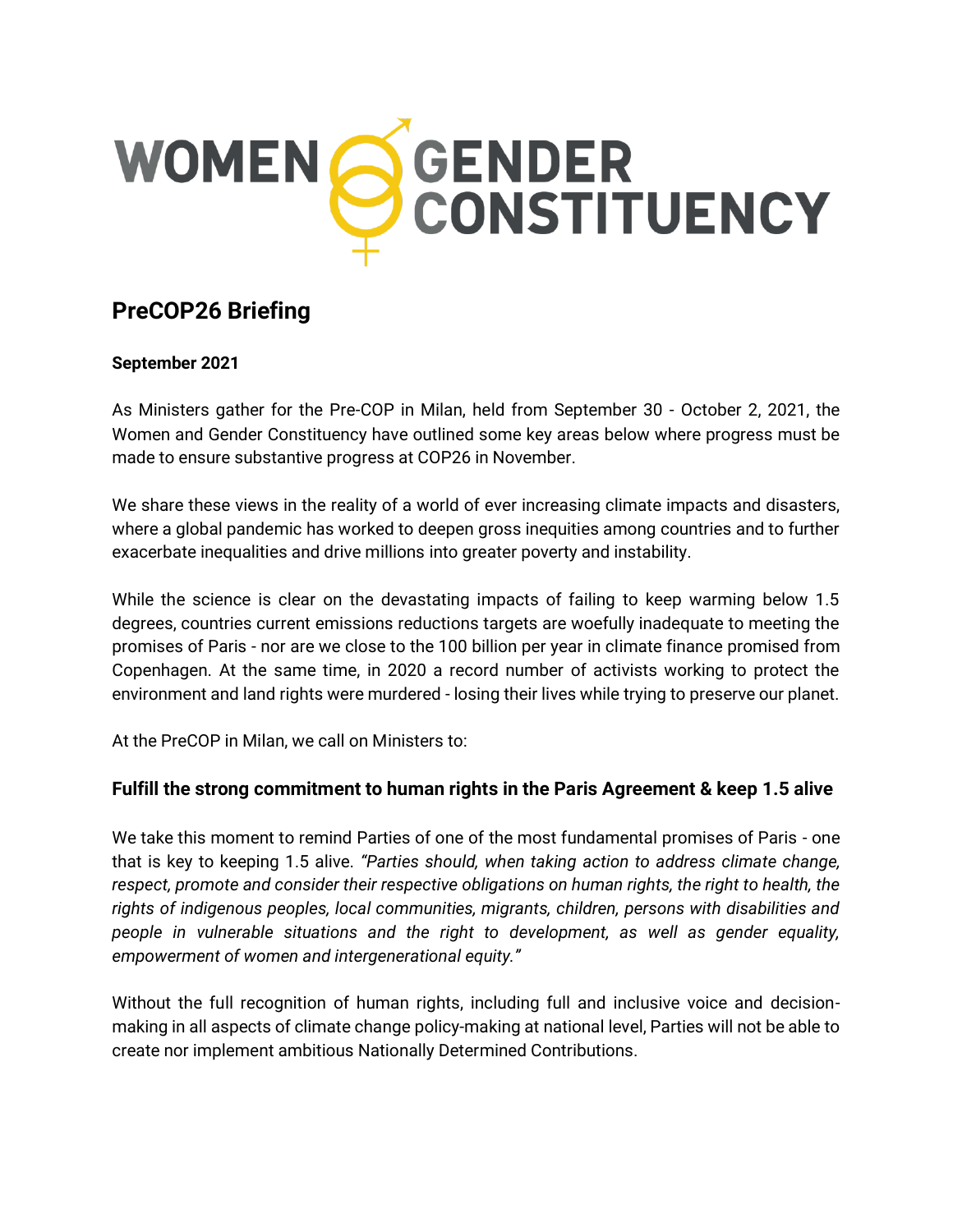- This commitment must be reaffirmed in all aspects of decisions taken at COP26, including around strong human rights safeguards in Article 6, as well as through key decisions under the Local Communities and Indigenous People's Platform and the Gender Action Plan.
- Parties particularly developed country Parties should submit new or updated NDCs with 2030 targets ahead of COP26, or re-submit inadequate NDCs with enhanced ambition. While updating and implementing their National Determined Contributions (NDCs), states should ensure that gender experts, including women and gender-related groups and national gender machineries, are being included as well as effectively engaged in that process. Gender equality should be considered as a cross-cutting element of the NDC planning process, for example, by collecting sex and gender disaggregated data in relation to specific sectors in order to inform NDC priority actions. The enhanced Transparency Framework's common reporting tables must provide guidance to report on gender responsive adaptation, as well as information on finance, technology and capacitybuilding (FTC) provided and mobilized, as well as, needed and received.
- Decisions at COP must reflect and address the current emissions gap to keep warming under 1.5 degrees and set out a clear pathway for enhanced ambition, centered on fulfilling human rights and ecosystem integrity.
- **•** Key to this, as conservers of more than  $30\%$  of the world's land, is upholding the rights of Indigenous Peoples as enshrined in the United Nations Declaration on the Rights of Indigenous Peoples and respect and implement the principle of Free, Prior and Informed Consent (FPIC).
- In addition, Governments should align NDCs with responses to COVID and ensure that economic policy measures for post-COVID response are just, climate-compatible and prioritize support for the well-being of all people, and especially the most marginalized and at risk over corporate bailouts, including through the protection and expansion of social support systems.

## **Deliver on Finance and Address Loss & Damage**

Parties must raise the quantity and quality of climate finance overall to achieve, at minimum, the US\$100 billion goal, ensuring finance is gender-responsive, and that the proportion of grant funding for adaptation is increased, as a matter of climate and social justice and in light of the debt crisis in developing countries (SIDS and LDCs) worst affected by climate change, this includes:

- Providing financing for loss and damage that is new and additional to still unfulfilled climate finance commitments made by developed countries, including the US\$100 billion goal;
- Guidance to the finance mechanisms of the COP & Paris Agreement to ensure enhanced direct access to adequate financing for community, youth, feminist and women's rights organizations and movements who adequately respond to the needs of their communities, and not only governments and UN agencies;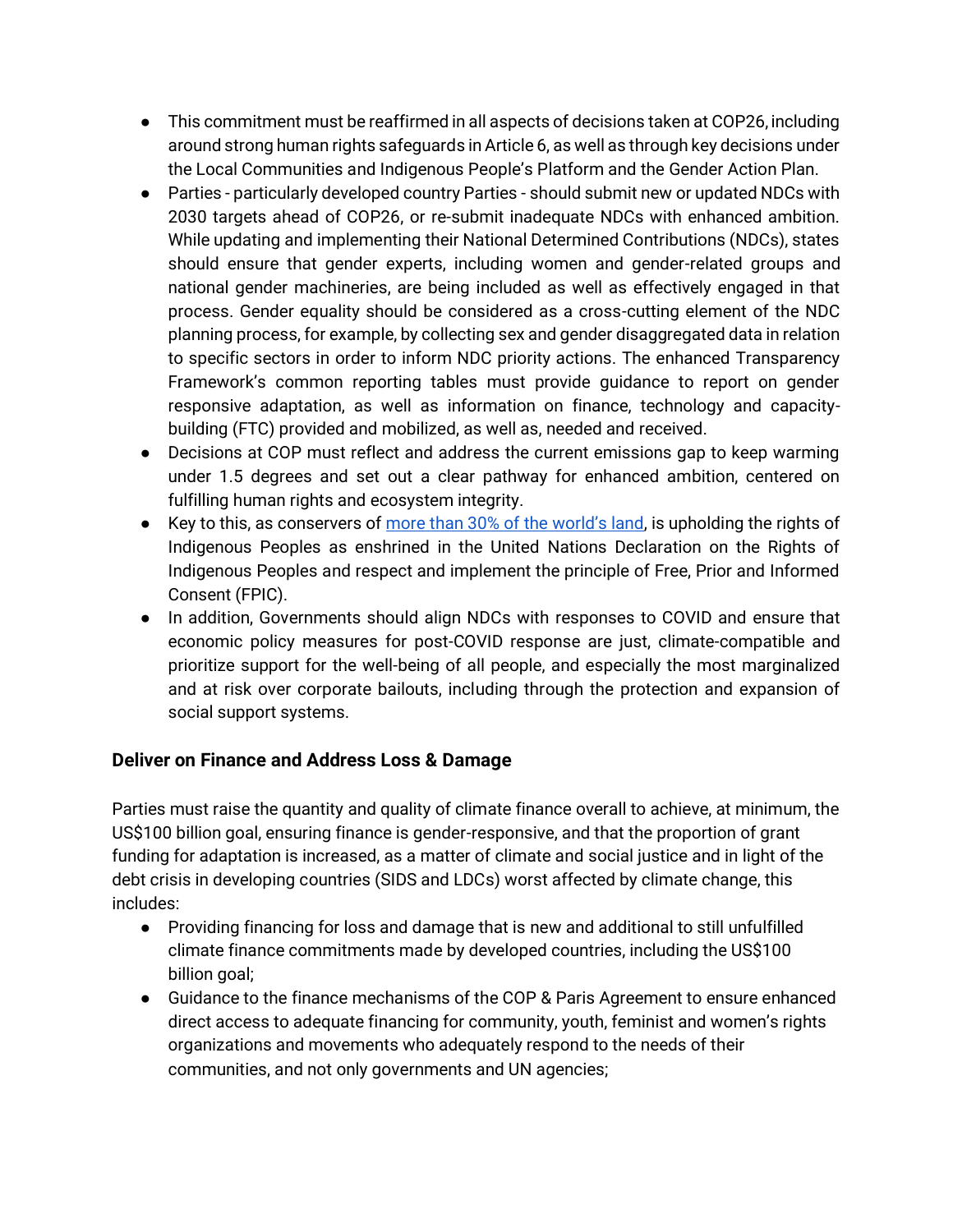● A Ministerial declaration from COP26 towards the establishment of a sovereign debt workout mechanism under the auspices of the United Nations which can support states in restructuring or canceling their debts in an equitable manner with all creditors, recognized as a vital pillar of delivering on climate justice.

In addition, the WGC supports calls to create a permanent agenda item on loss and damage under the COP and calls for the publication of a loss and damage Gap Report - similar to the Adaptation Gap or the Emissions Gap Report.

# **Ensure Human Rights & Ecosystem Integrity in Article 6**

Parties must provide for a strong framework that prohibits the inherent faults of market instruments which were observed in the past, via the inclusion of strong rights-based, environmental and social and gender safeguards that will be applied to all Article 6 activities. In addition, the WGC calls for:

- Appropriate consultation processes prior and throughout action with relevant stakeholders and rights holders, including in particular marginalized groups have to be ensured;
- The creation of an independent grievance and redress mechanism for the SDM;
- The establishment of a Supervisory Body governing market and non-market mechanisms established under Article 6, providing clear guidelines and monitoring rules further defined in the work program such as calling for members having relevant socioeconomic expertise;
- Emission reductions achieved by mechanisms of the Kyoto Protocol must not be used to achieve mitigation targets of the Paris Agreement regime from 2020 onwards;
- Projects in the pipeline of the Kyoto mechanisms must not be automatically considered in the regime of the Paris Agreement but should prove their environmental integrity, compatibility with human rights obligations and robust environmental and social safeguards;
- Sustainable development must be the leading principle over quantified emission reduction cuts that can lead to unsustainable solutions such as large hydrodams or energy efficiency measures in energy intensive industries;
- Non-market approaches (Art. 6.8) cannot be left behind. Currently, there is a very uneven progress among different parts Art.6 and Art 6.8 has received insufficient attention from Parties. Parties must put more efforts to fully develop the concept, scope and activities under 6.8, including an explicit mention to the rights of indigenous people and local communities, gender justice and ecological and environmental integrity.